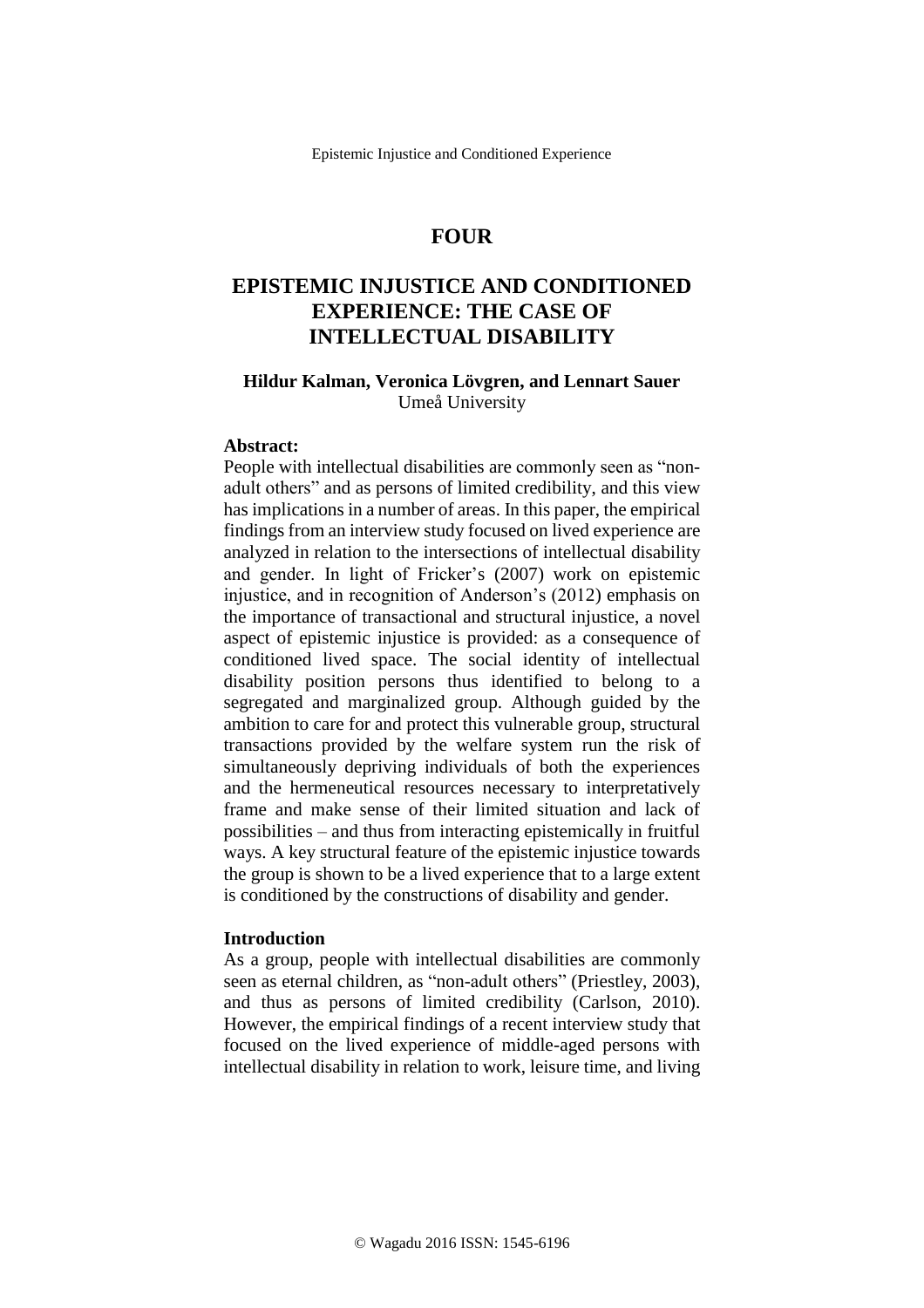conditions (Lövgren, 2013) give us reason to challenge the notion of their limited credibility to be solely the result of their individual impairments. The aim of the present study is to analyze those interviews anew in light of Fricker's (2007) work on epistemic injustice and in recognition of Anderson's (2012) emphasis on the importance of structural and transactional justice.

# **Intellectual disability in relation to the social environment**

Intellectual disability (hereafter referred to as ID) is a medical diagnosis that at the same time implies a social categorization with extensive structural and social implications for the individual. According to AAIDD (*American Association of Intellectual and Developmental Disabilities*, 2016), ID is characterized by significant limitations in both intellectual functioning and in adaptive behavior, which covers many everyday social and practical skills. This paper discusses IDs from a social-contextual perspective (Shakespeare, 2004; Söder, 2009). This includes taking potential (mis)matches between individuals and their environments into account, that is, the intersection between an individual's capability, situational demands, and the support that is provided to the individual. This means that limitations in personal strengths "may be a result of lack of support and limited opportunities to participation" (Ferguson, Ferguson & Wehmeyer, 2013, p. 253).

In Sweden, support to people with considerable and permanent functional impairments is regulated by the *Act Concerning Support and Service for Persons with Certain Functional Impairments* (the Swedish LSS Act, 1994), which is a powerful piece of legislation that provides rights to extensive services for people with disabilities. The aim of this act is to ensure good living conditions and to promote full participation in community life – in short, to provide for a life similar to ones led by non-disabled people. Examples of support provided by the LSS include residential arrangements with special services for adults, daily activities, personal contact, and personal assistance. Having support according to the LSS is generally regarded as being to the individual's advantage and gives persons with disabilities opportunities to achieve a life they could not manage or achieve by themselves.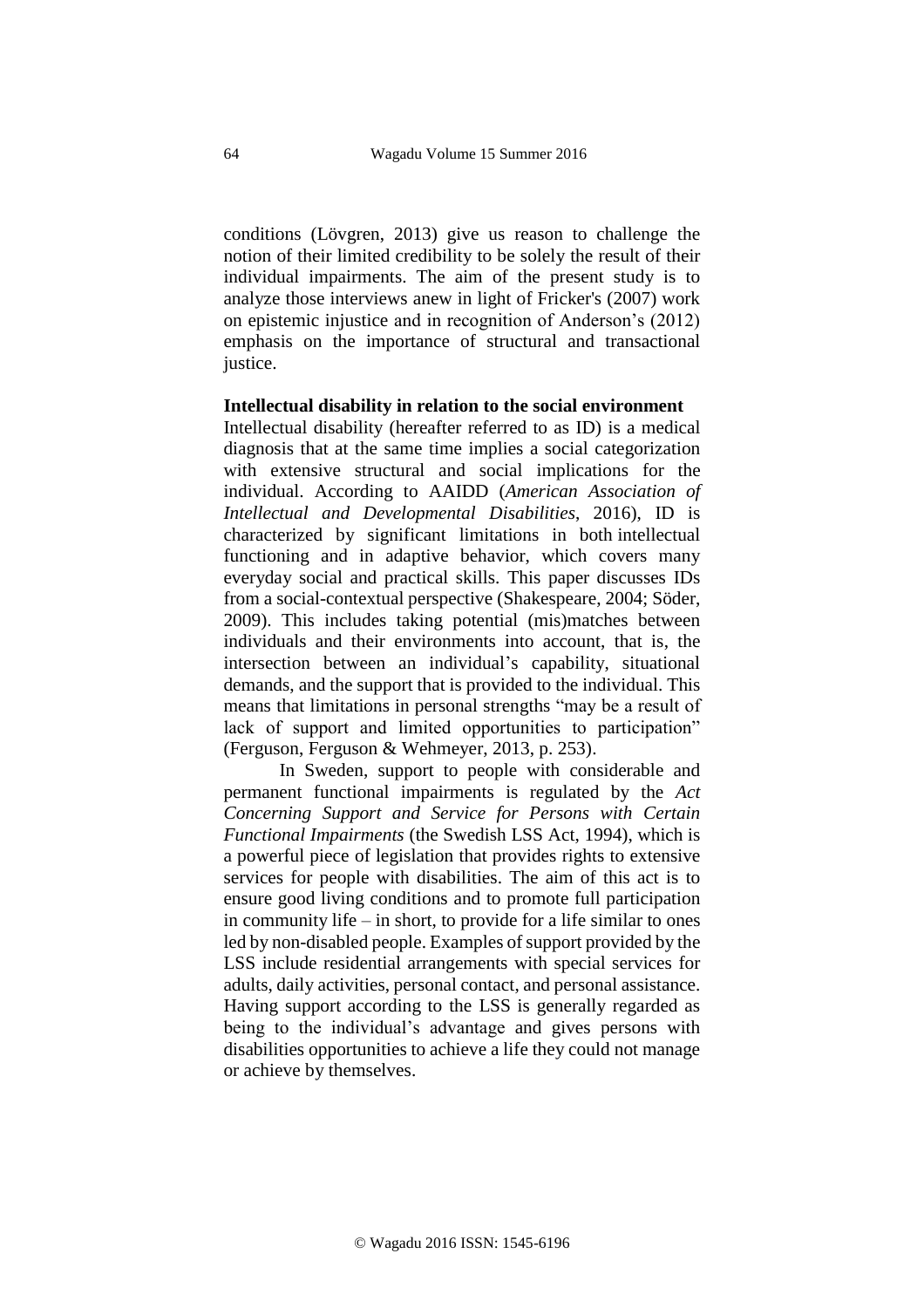However, when institutional arrangements provide support for people with disabilities, these arrangements within the particular setting of ability/disability demarcates "users" as "others" (cf. Gubrium & Holstein, 2001; Järvinen & Mik-Meyer, 2003; Söder, 2000). To receive and use the support of disability services means, according to Sandvin, Söder, Lichtwarck, and Magnussen (1998), taking part in settings where normalization is implicitly embedded in practices and activities. In this arrangement, one group of people – the employed service providers - is seeking to maintain "normal" behavior and life patterns for another group - the residents with intellectual disability (see also Söder, 2000). But, what is considered a "normal life" is a complex question. It is commonly constructed upon common-sense assumptions as a consequence of the service providers' interpretations of how a "normal" life should be accomplished, whereby the support comes to contain aspects of control and disciplining (Sandvin et al., 1998; Söder, 2000). Further, the construction of these social spaces is supported by "an ideology of ability" (Siebers, 2008, p. 88).

There is a close relationship between being identified as "disabled" and being in need of special support. Solvang (2000) describes this relationship in terms of the following three simultaneously existing discourses: *normality/deviance, equality/inequality*, and *us/them*. The first discourse is rooted in a medical perspective where normality and deviance are treated as binary concepts. The second discourse is a material and economic discourse on welfare state efforts to provide democratic participation and access to material goods. The third discourse is a discourse where questions about identity and identification emerge, and this discourse provides possibilities to celebrate differences by embracing what is constructed in the normality/deviance discourse as a stigma (cf. Goffman, 1971/1990; Solvang, 2000), for example, through self-advocacy groups. In similarity with other social movements, protesting against social structures that position them at the margin, a growing number of young adults with ID, in recent decades engage in self-advocacy groups to increase control over their own lives (Tideman & Svensson, 2015; see also Ferguson et al., 2013; Olin & Ringsby Jansson, 2009). However, despite an increasing number of self-advocacy groups, engagement in such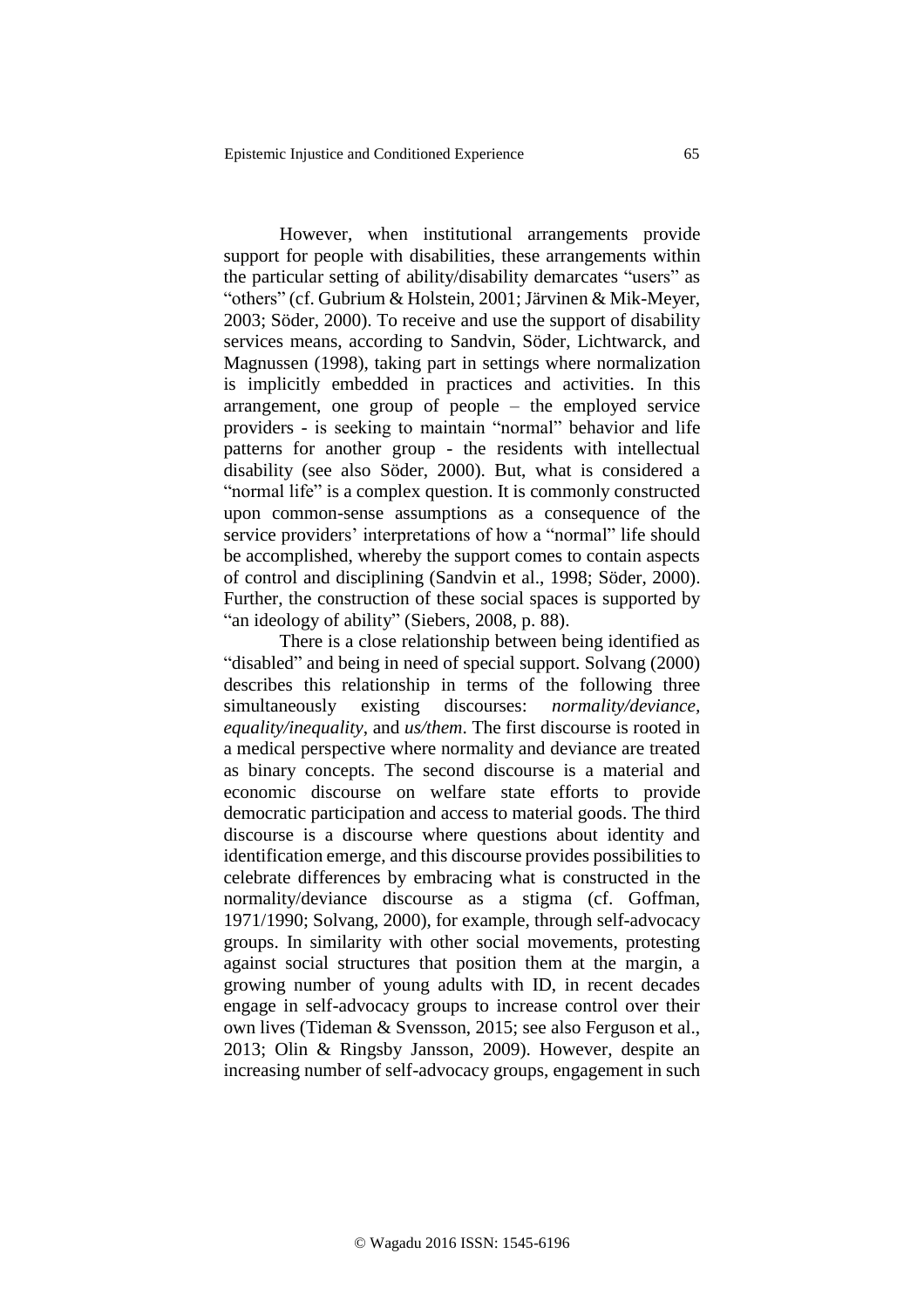groups is for the majority not as yet an option for a number of reasons. For example, lack of accessibility due to reasons of regionality, generationality and functionality (Mallander, Mineur, & Tideman, September 2014). Further, and of special relevance for this paper, is Skeggs' (1997) argument that as long as people dis-identify with a group that others have assigned them, it is unlikely that they will act politically based on membership in this group.

Thereto, once categorized, the group of people with ID has seldom been, and still is not, seen as "*knowing subjects* in their own right" (Carlson, 2010, p. 15). Paternalistic attitudes towards people with ID have marked them as "eternal children" or non-adults. This has worked against an articulation of their experiences, and further, has encouraged skeptical attitudes concerning their credibility (Atkinson, 2005; Atkinson & Walmsley, 2010; Carlson, 2010). This is also reflected in research, for example, when questions on reliability have been raised in connection to even the possibility of interviewing people with ID. Questioning of such research is then based on a questioning of the credibility of the informants, that is, their credibility is being questioned even when it concerns their own experiences (cf. McNally, 2002).

# **Epistemic and hermeneutical injustice**

The ways in which persons with ID are ignored, neglected, and judged as lacking with regard to trustworthiness can be understood in terms of *epistemic injustice* (cf. Fricker, 2007). Fricker argues that beyond a structurally and systematically unfair distribution of information and education, there exists an *epistemic injustice* "consisting, most fundamentally, in a wrong done to someone specifically in their capacity as knowers" (2007, p. 1). Epistemic injustice includes both a lack of *testimonial credibility* and a lack of *hermeneutical resources*. Having ID is a powerful stigmatizing social identity (Beart, Hardy & Buchan, 2005), and because the lack of credibility in this case usually rests on stereotypical generalizations of the group in question (Goffman, 1971/1990; see also Carlson, 2010) it can be understood in terms of *identity prejudice*, that is, a "prejudice against someone because of their social identity" (Anderson, 2012, p. 165; also Goffman, 1971/1990). An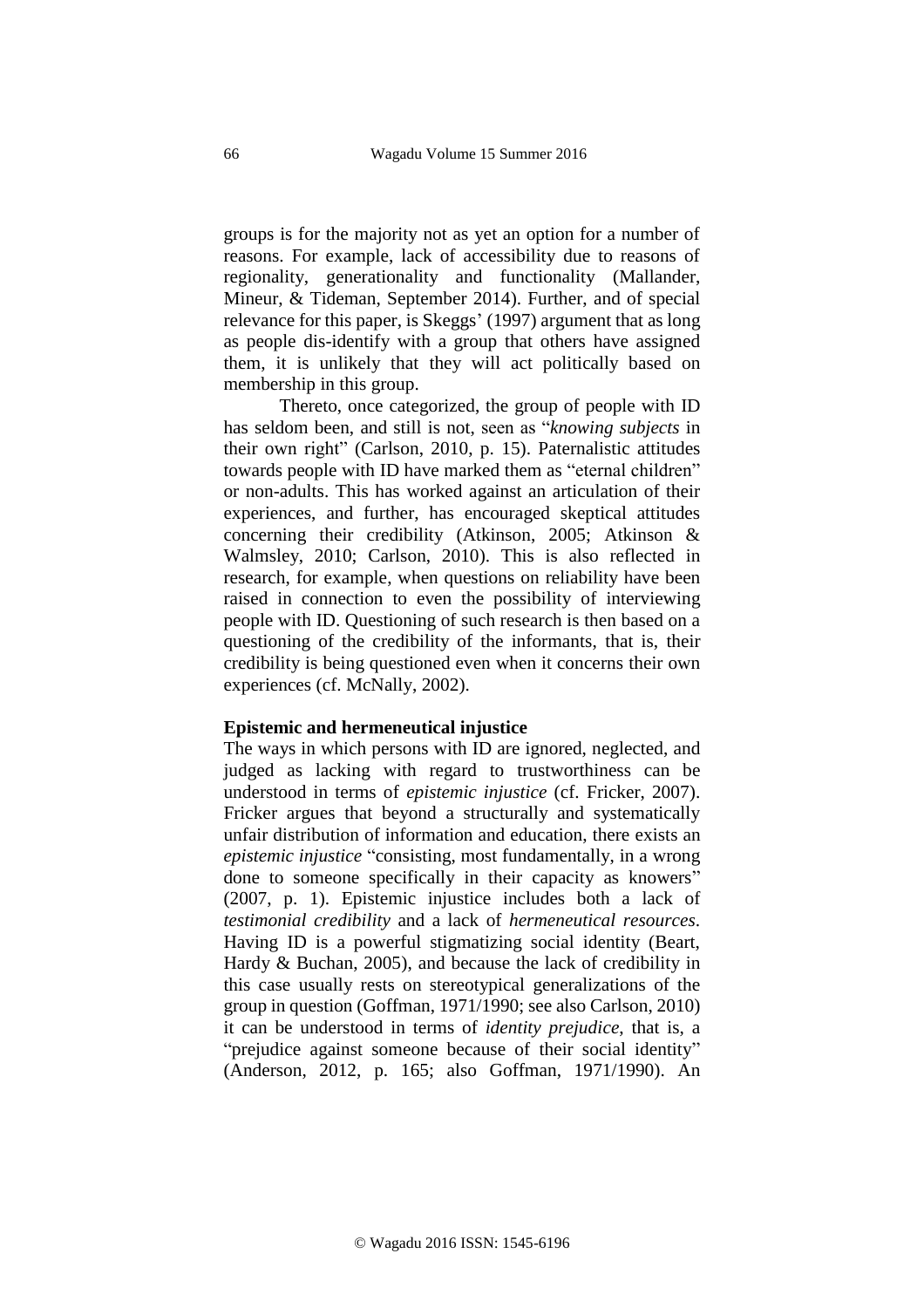example of lack of testimonial credibility based on identity prejudice might be when staff in disability care settings question what persons with ID report simply because of their ID.

A lack of hermeneutical resources, on the other hand, refers to situations where there is "a gap in collective interpretative resources [which] puts someone at an unfair disadvantage when it comes to making sense of their social experiences" (Fricker, 2007, p. 1). An example might be when one is the victim of a disability-related hate crime in a society where this sort of crime has not (as yet) been conceptualized. When collective interpretative frameworks as hermeneutical resources are not available, some experiences become difficult or impossible to understand and to communicate – even by those experiencing them. Thus the victim might neither identify with being the victim of a disability-related hate crime nor be recognized as such by society.

Further, group segregation along the lines of ability/disability risks creating epistemic injustice through the creation of divided and conditioned social spaces with an uneven distribution of hermeneutical resources. This is in line with what Anderson (2012, p. 171) argues when she regards group segregation along lines of race and class to be the "key structural feature that turns otherwise innocent, if cognitively biased, epistemic transactions into vectors of epistemic injustice".

The consequence of the above is *hermeneutical injustice*, which is always structural as members of a social group "have been prejudicially marginalized in meaning-making activities" (Anderson, 2012, p. 166; cf. Fricker, 2007, pp. 158-159). Furthermore, as Anderson (2012) points out, "the question turns on the mechanism whereby certain knowers [are] unfairly excluded" (p. 166), and how "testimonial exclusion becomes structural when institutions are set up to exclude people without anyone having to decide to do so" (p. 166). One example of such a mechanism is the organization of welfare services by which people with ID are positioned in segregated social spaces and also become socialized in the role as "dependent deviants" (cf. Sauer, 2004; Söder, 2000).

# **Method and participants**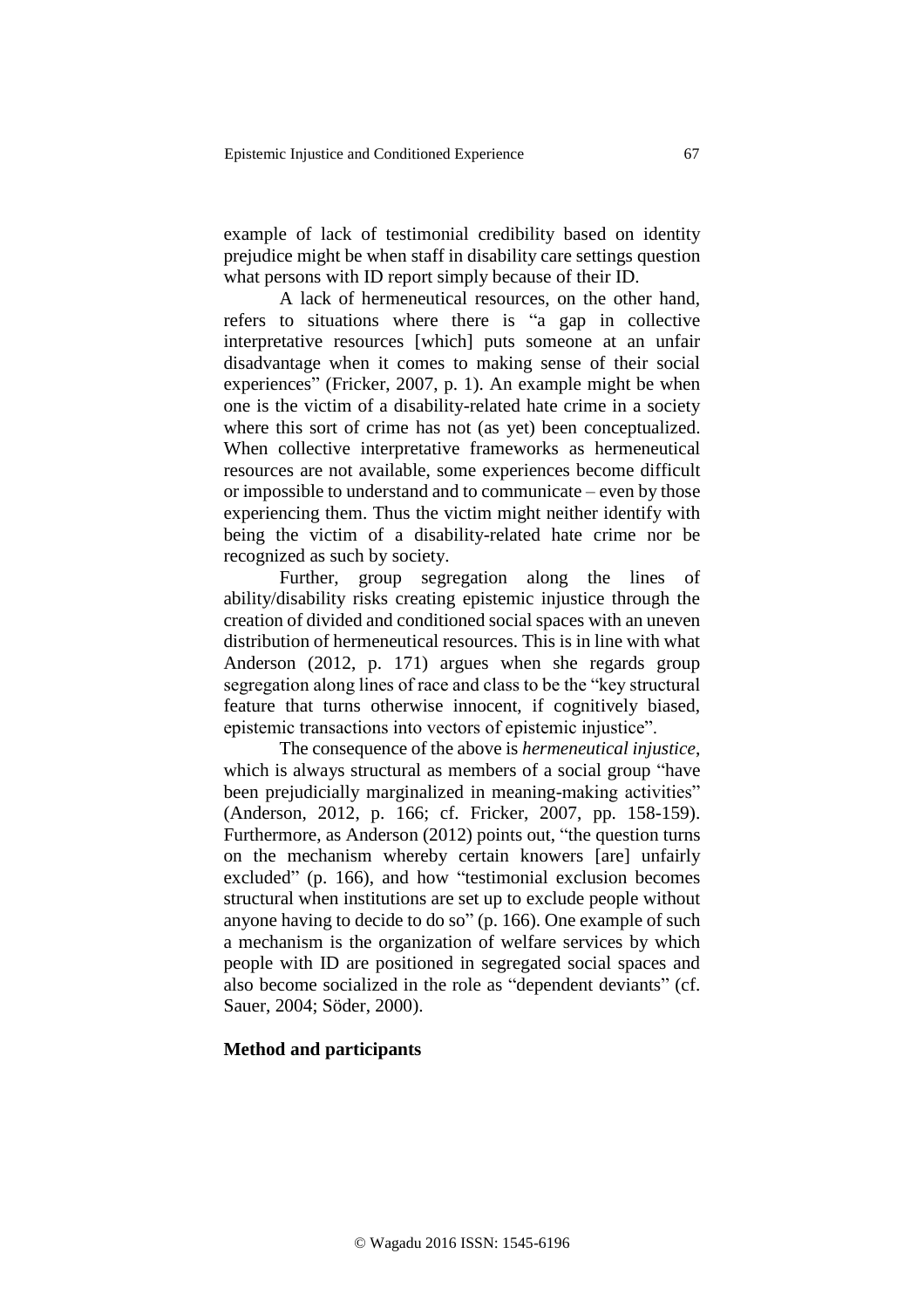The empirical material consists of notes from several field visits at day centers, sheltered workplaces, and group homes along with transcripts from a total of 35 qualitative semi-structured interviews with seven men and six women, median age 52 years (range 38 - 60 years), who are the objects of disability services in Sweden. Nine of the thirteen participants have supported accommodation. Twelve of the participants took part in daily activities, while one man worked for a subsidized wage and had annual contact with disability services. No matter how the daily activity was organized, all participants considered it, and talked about it, in terms of it being their employment.

The interviewees all belong to a generation "betwixt and between", as they have grown up during an era of a transformed welfare/disability service system, the closure of the major institutions, and an emerging welfare market where service users according to present-day political discourse are conceptually defined as being consumers with the individual responsibility to demand services (but with no possibility to choose the content of such services) (Lövgren, 2013; Ringsby Jansson & Olsson, 2006). However, these kinds of transitions are, in relation to everyday life, relatively gradual processes, and earlier traditions still color both the assumptions of people with IDs and the service system that is in place today (cf. Shah & Priestley, 2011; Söder, 2000).

The study was approved by the *Regional Ethical Review Board* in Umeå (reference number 09-060 Ö), and voluntary participation, along with information about the purpose and use of the interviews, was carefully explained before each interview. All participants were individually interviewed two or three times, each time for 30–90 minutes. Themes such as everyday life, work versus leisure, retirement, and ageing were highlighted. The interviewer made an effort to follow the intensity in the interviewees' engagement, and to support the communication through gestures and small sounds. Notes from the field visits were used to contextualize and enhance the understanding of the interviewees' everyday lives.

#### **Meaning-making: Self, work, and socio-spatial mobility**

We will here discuss three examples from the study that elucidate hermeneutical injustice where the interviewees have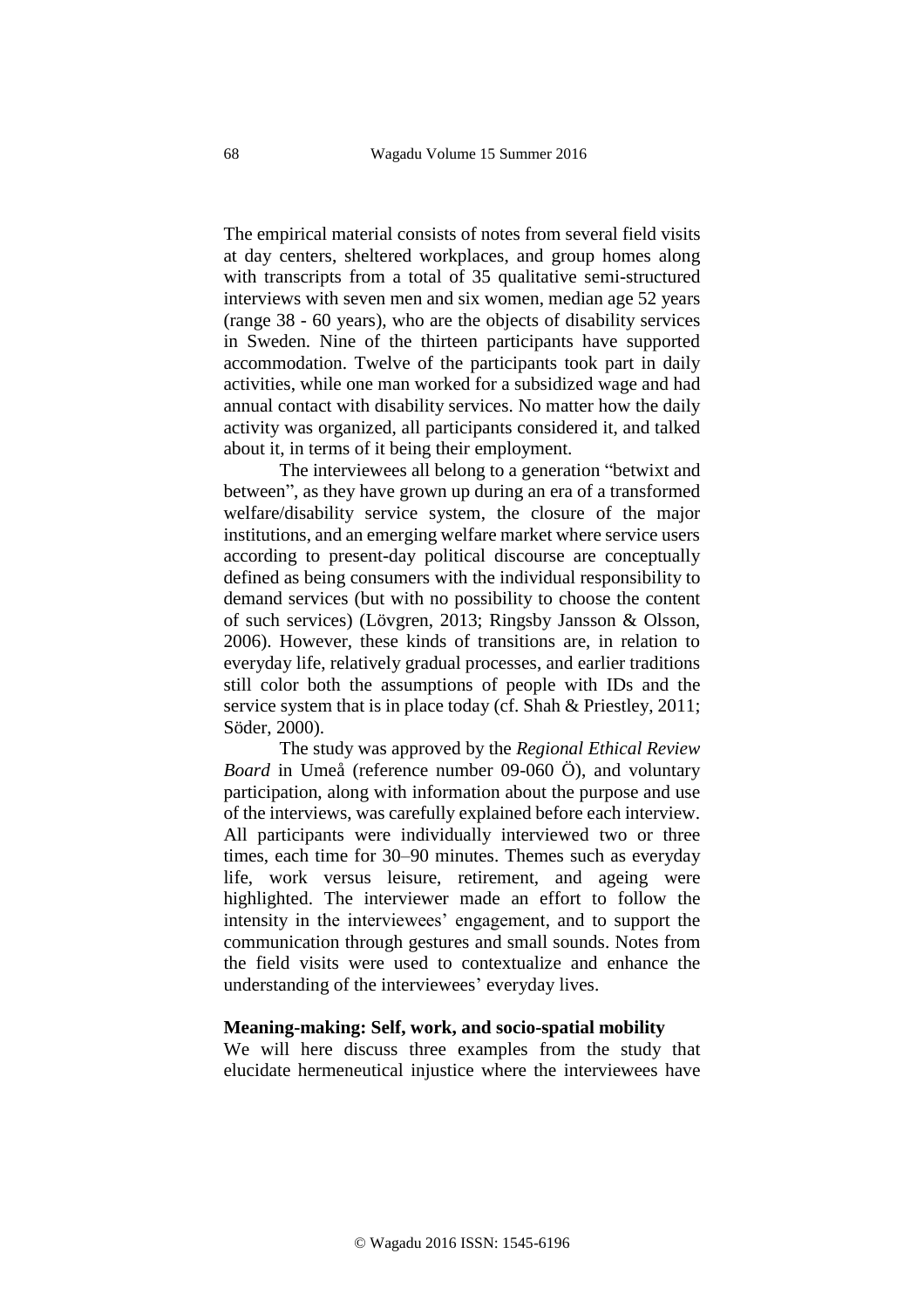been marginalized in meaning-making activities in understanding themselves, in working life, and with regard to gendered ranges of mobility. All three examples highlight a novel aspect of Fricker's (2007) account of epistemic injustice, by shifting focus to the actors (in this case persons with ID) in relation to a conditioned lived space.

# **Understanding oneself in the world – having "been subject to care"**

A striking finding was the way the interviewees framed the support they received without relating this support to disability at all. Even though all but one claimed to not have any disability, they still framed their activities within a discourse of users of support and services. Having a disability was described as having considerable drawbacks and as being in a problematic situation and was in many ways categorized as Other (cf. Järvinen & Mik-Meyer, 2003; Goffman, 1971/1990). In line with this, the interviewees did not see themselves as having (special) rights to support; instead, they displayed somewhat paradoxical apprehensions of losing their present home and work. This is contrary to Swedish studies of younger generations with ID, more often engaged in self-advocacy-groups, that tend to embrace their position as people with ID when it comes to claiming rights (cf. Olin & Ringsby Jansson, 2009; Tideman & Svensson, 2015).

The interviewees had relatively vague notions of their position in the service system and of how and why things are the way they are. They had, to varying extents, long been included in settings such as special schools, group accommodations, and daily activities and had, for as long as they could remember, "*been subject to care*". For Henrik, this was due to chance, almost like fate, while Anna recalled that a psychologist decided that she should go to a special school. Johan assumed that he was put into a special school because he previously asked a sibling for "*too much help*". Barbro defined herself and other persons who live in the group home as "*users*". She used the term mainly to describe a position within the disability service system where some persons are users, i.e. persons who receive support, and some are staff, i.e. persons employed to provide support. In sum, all of the interviewees referred to situations where support is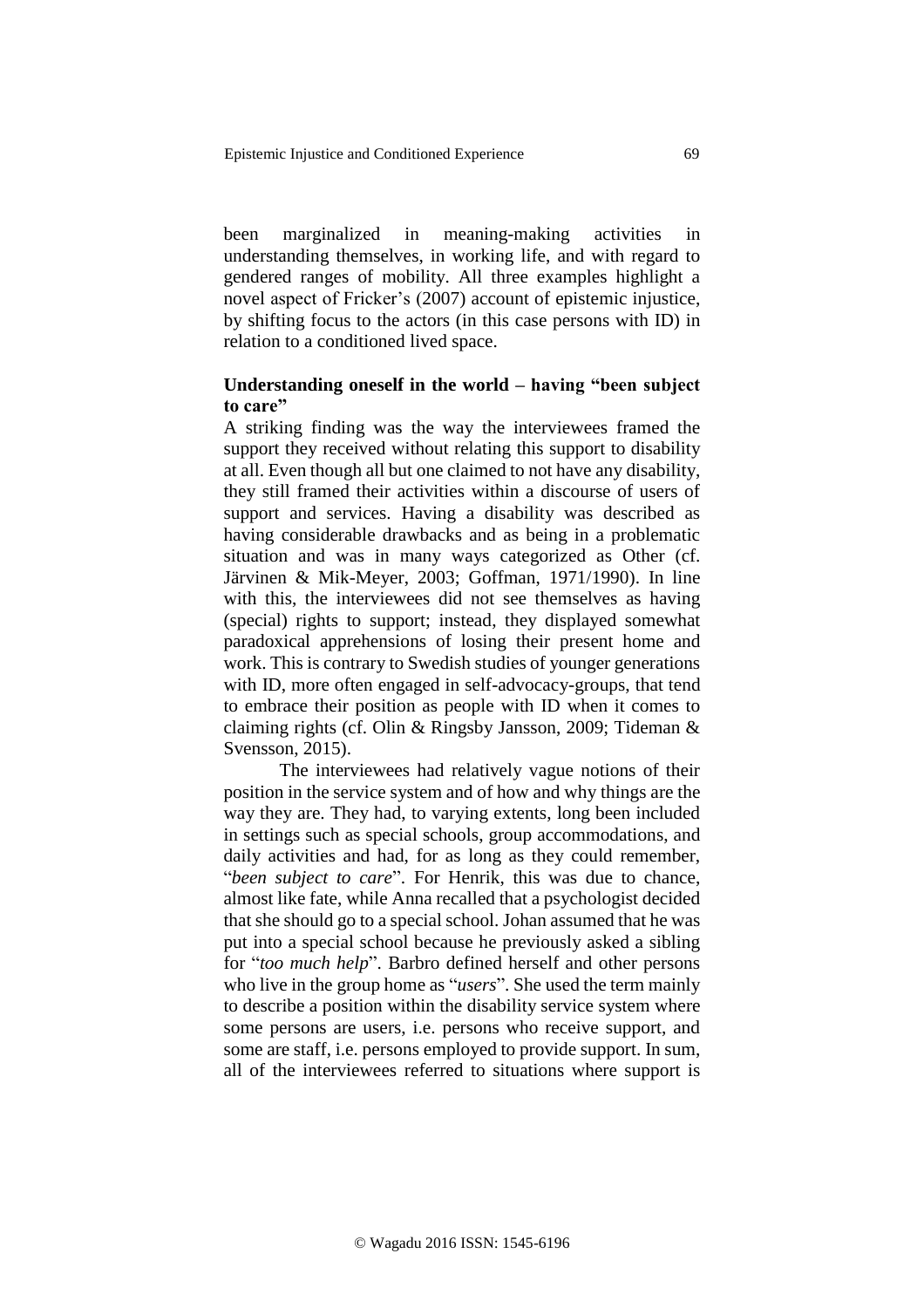included without accounting for it or in other ways explaining it in terms of the judicial grounds for receiving support. In fact, the vast majority seemed unaware of having received support due to their intellectual disability. As compared to a younger, wellinformed, generation of people with ID who refer to and identify themselves as belonging to this category (cf. Lövgren, 2013, pp. 169-171), this is noteworthy. Our interpretation is that these members of an older generation have to a large degree not been informed of their intellectual disability. This might be an effect of caring for with a wish to create a protective capsule against a possibly hurtful knowledge of belonging to a stigmatized and marginalized category in society (cf. Lövgren, 2013; Todd & Shearn, 1997).

Although the subject position as a user can be interpreted as taken for granted, the main requisites of the position of obtaining support were not included because the participants did not refer to disability as a condition, neither as a requisite for the support they received nor for their rights to receive support (cf. Gustavsson, 1999; Olin & Ringsby Jansson, 2009). People with disabilities were described by the interviewees as people different from themselves, as people with more pervasive problems ("*persons who cannot get dressed*", "*eat by themselves*", etc.), and who were thereby represented as "the Other". Johan explained that he is faster and more capable: "*I'm better, you know, and good at talking, you know*". Another man, Bertil, stated that he does not want to socialize with the other residents in the group home because they "*have a disability*", and unlike him "*cannot be out on a job*". Anna gave another illustration of how disability is understood when she doubts a workmate's statement that he has an intellectual disability:

> Axel is his name, he says he is [intellectually disabled] but it doesn't show, I don't know, maybe he has something but [...] I mean, he eats neat, I mean, some they just sit and spoon it in and it's not pretty, but he eats with knife and fork, he eats so damn fine, you know.

This is quite a struggle for Anna, she really likes Axel and wants to be friendly with him – but not if he has a disability. She prefers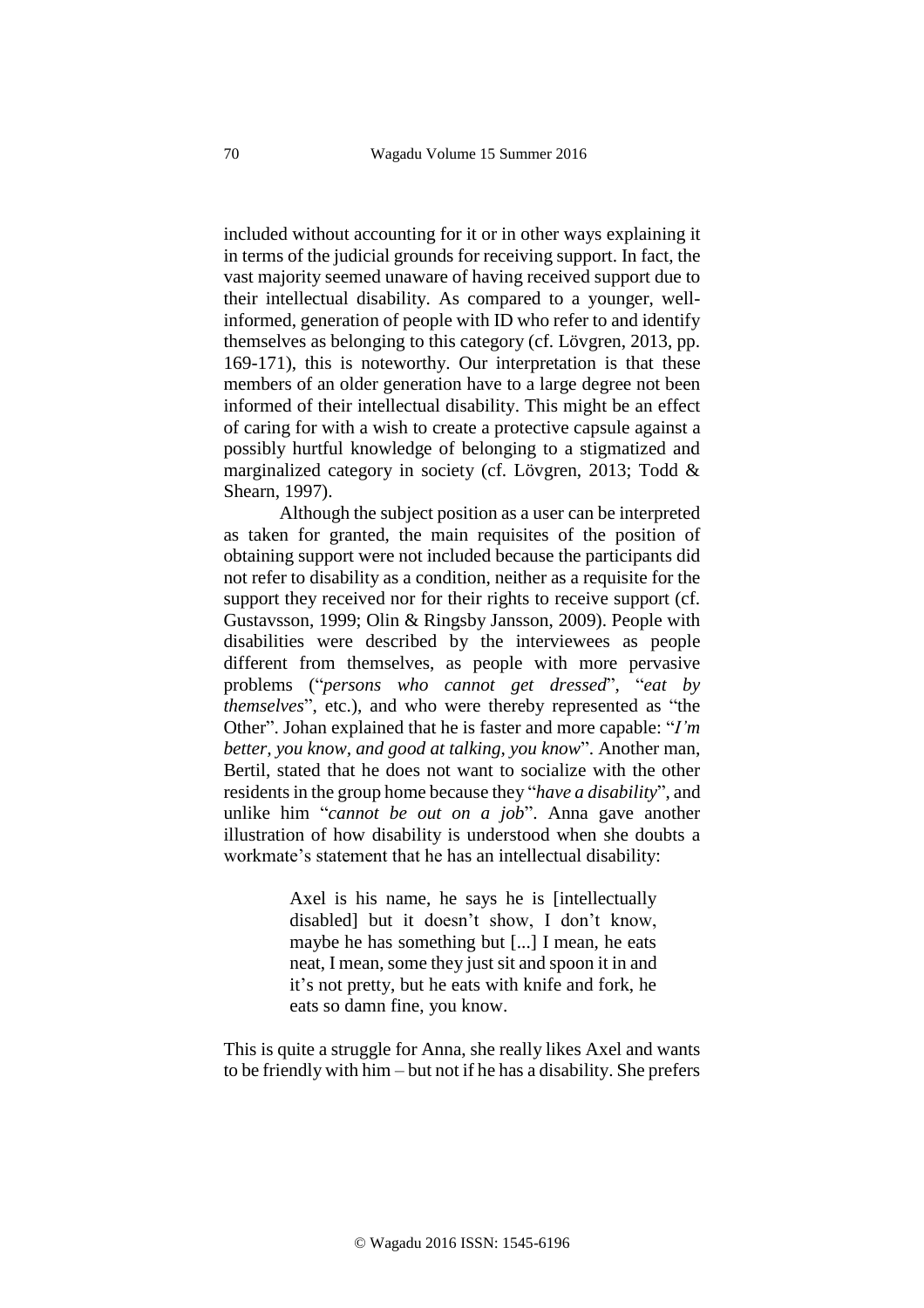to spend time with "*normal people, those who can talk and behave*". Even if Axel states that he has a disability, Anna doubts it because Axel does not meet her expectations of people with ID.

These narratives illustrate how, through socialization, attitudes about what is considered to be normal or deviant, as well as the hierarchy between these putative binary positions, have been internalized. Seemingly unaware of having been ascribed to be members of this category, and allocating this categorization to "the Others", the interviewees do not see any relationship between their own personal characteristics and the perceived characteristics of people with ID. This is an example of dis-identification, which refers to not seeing oneself as belonging to the category to which one has been allocated (cf. Skeggs, 1997). As a consequence, this dis-identification leaves the person with a lack of adequate hermeneutical resources, for instance to claim one's right for support when needed, such as provision of a group home and daily activities (Lövgren, 2015). Our analysis thus reveals an epistemic injustice in terms of a lack of hermeneutical resources to make sense of and handle their situation in relation to the welfare system.

# **Working life: Paradoxical discourses**

The second example of epistemic injustice, of not having access to a discourse that reflects central elements and prerequisites of one's experiences, was given through the interviewees' narratives of their work. The "work" they referred to is daily activity, a welfare service according to the LSS to which people with ID are entitled. The LSS guarantees that individuals who are excluded from the labor market have the opportunity to engage in meaningful occupation, and for their participation they receive a compensation payment of 30–35 SEK/day (which equals the cost of a cup of coffee in the local cafeteria) on top of their disability pension. The LSS does not regulate the individual's performance, nor is it an obligation to attend the daily activity. However, the interviewees referred to obligations and to particular requirements to be fulfilled in order for them to maintain their jobs. They also expressed concerns about being able to retain work in a strained labor market. These concerns of potential unemployment are paradoxical because they do not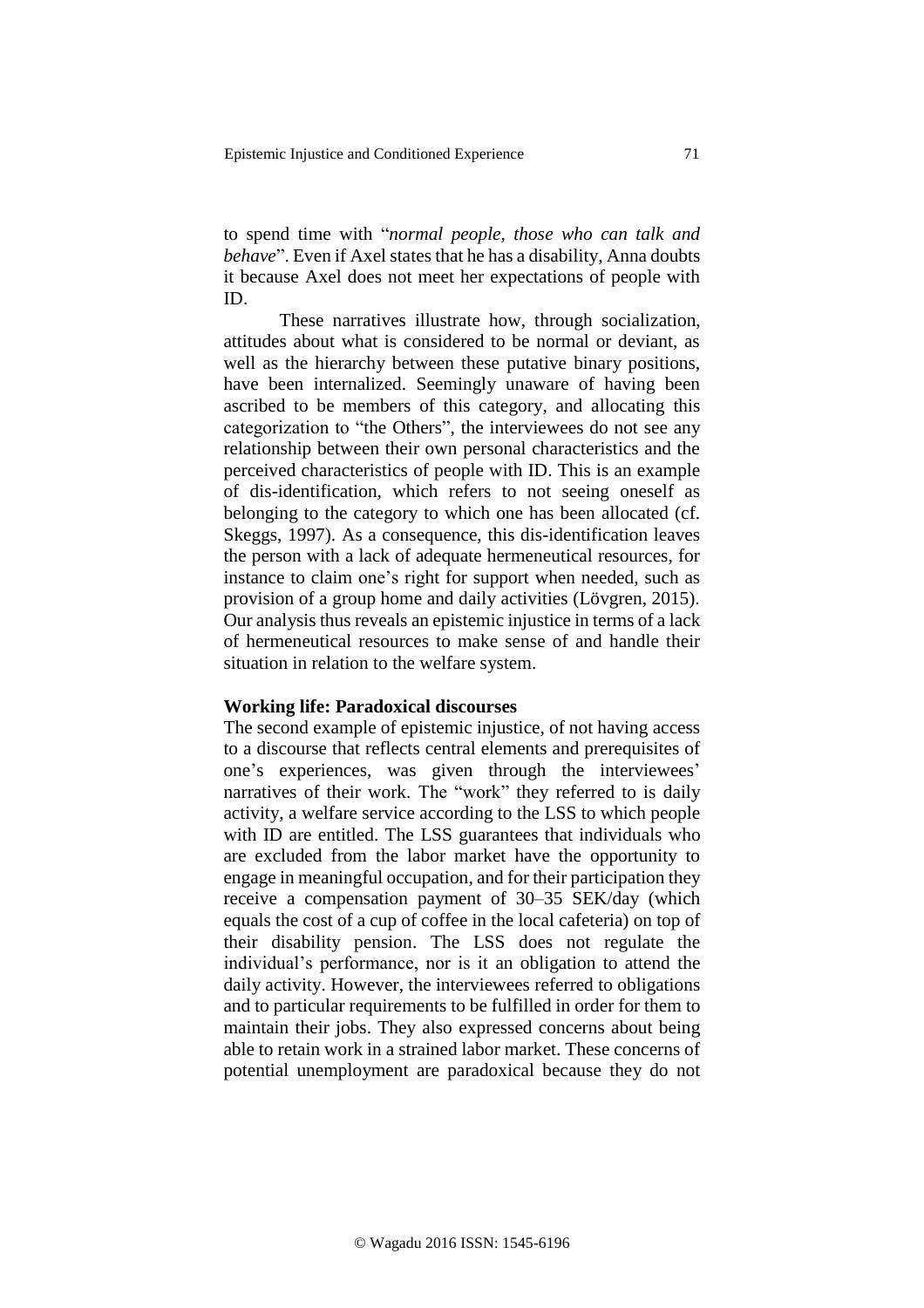adequately reflect their position as rightful users of disability services.

In their narratives, work was portrayed as the hub around which much of their life was organized, structured, and given meaning. Being at work was related to structure, a sense of meaningfulness, and values such as social interaction and identity (cf. Esser, 2005). In their descriptions the interviewees came forth as being competent and self-determined adults, and especially Kalle and the other male participants described their competence in relation to their work: positioning themselves as mechanics, janitors, shop assistants, etc. However, the analysis revealed the participants' uncertainties about their entitlement to work. The interviewees said that they were often worried that their workplace would "be closed" (Leif and Johan), that there would be "layoffs" (Bertil), that "you never know if they have to make cuts" (Mikael), and that "it's very tough in the labor market right now" (Arne). Inga and Barbro stated that they have to take care of their work and fulfill their obligations; otherwise they might "be dismissed". Not fulfilling work duties, such as not attending or not doing it right, was associated with getting fired, unemployment, and the difficulties of finding a new job: "if you are older, it's hard to get any job at all" (Arne) and "when you are 50, 60 years, they will not hire you" (Anna).

We suggest that some of their concerns about and experiences of their duty to meet work requirements can be seen as stemming from an embedded disciplinary dimension of normalization within disability support (cf. Sandvin et al., 1998). The very idea of "normal" everyday life relies on normative beliefs, also such as concerns work: that it is "normal" to go to work every day and that when having a job one should take care of it. Furthermore, these concerns can be seen as an illustration that their work (daily activity) is situated "at a crossroads between the labor market policy and social policy", which creates a "situation with internal contradictions" (Olsen, 2009, p. 216). On the one hand, the participants express obligations to meet the requirements adopted from the labor market, while on the other hand the participants are excluded from the labor market and their work efforts are not acknowledged by society as "real work" (Lövgren, 2013; cf. also Lillestø & Sandvin, 2014).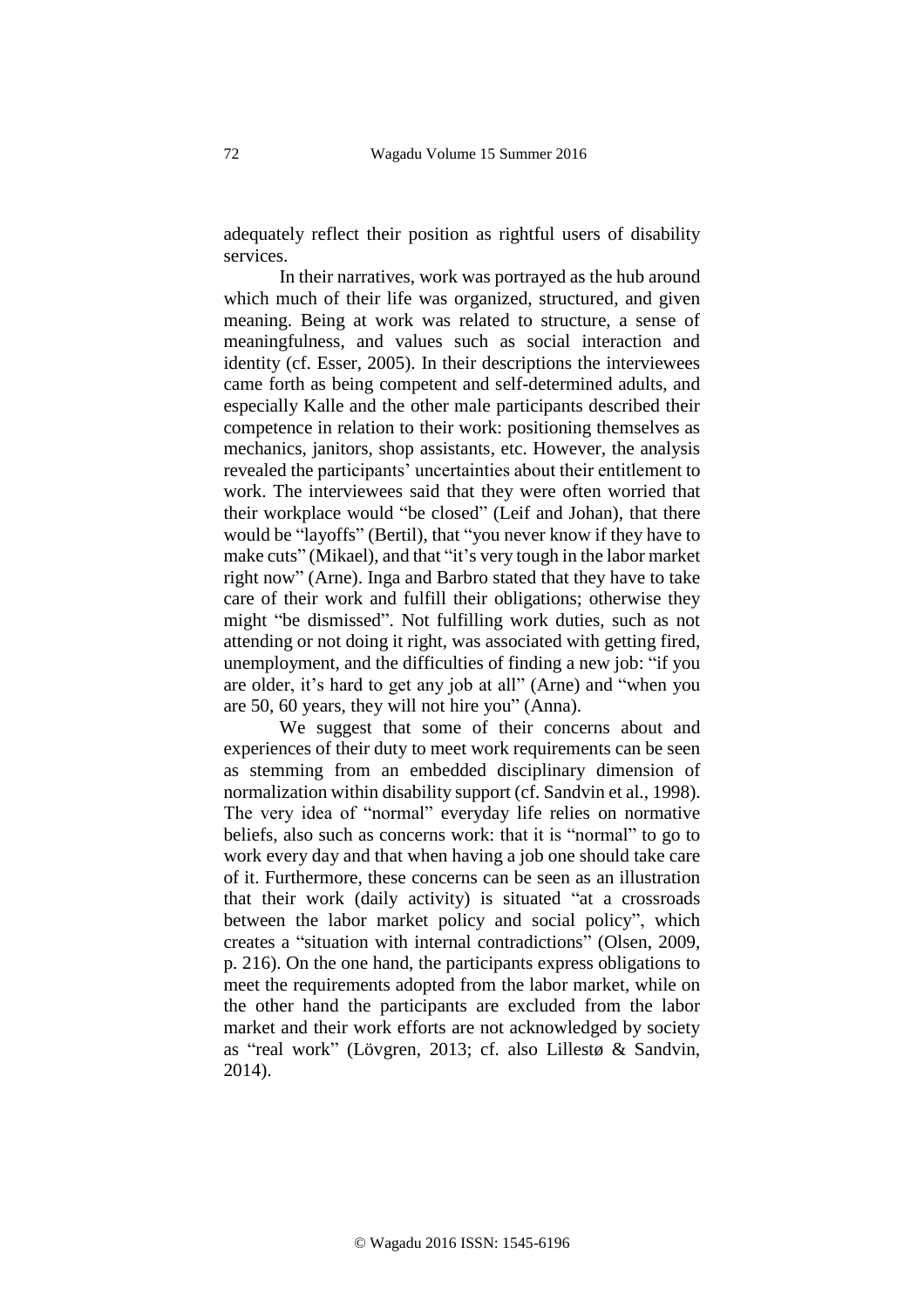Another salient illustration is given by Arne's account of the impossibility of being on sick leave. He describes how he, unless very seriously ill, avoids being on sick leave due to the loss of salary. However, because Arne has a disability pension and is working at a daily activity center, he will not lose any salary. On the contrary, despite the loss of compensation payment he would save the greater expense of travelling 60 kilometers round-trip to the activity center. Thus Arne is referring to a part of the social insurance system from which he is excluded. He has been left to make sense of his own situation with a general discourse of working life, which is not adequate for describing or explaining his own situation – positioned as he is in disability services version of work (cf. Olsen, 2009).

These narratives reveal the experiences of taking part in a general discourse of working life – and the societal norms of what one is expected to live up to. However, to try to understand one's own experiences through the use of a general discourse of working life, while at the same time being deprived of any real opportunity to take part in general working life, is to live a contradiction that we argue is psychologically oppressive (cf. Bartky, 1990). Further, the lack of hermeneutical resources to make sense of one's circumscribed and conditioned lived space (cf. Siebers, 2008), also adds to a lack of the testimonial credibility that is generally afforded people with ID because their explanations and narratives tend to not "make sense" (cf. Anderson, 2012).

## **Gendered ranges of mobility: Circumscribed experiences**

Access to vehicles and to public spaces is an illustrative example of how the interviewees' lived experiences are conditioned by social constructions of disability and gender. Cars, mopeds, buses, and bicycles are important for the ability to independently take part and interact in the community. However, in our study it was only the men who were independent users of vehicles, thus the possible range of mobility and experiences of social contacts was gendered. For the women, the lack of similar mobility meant circumscribed socio-spatial experiences.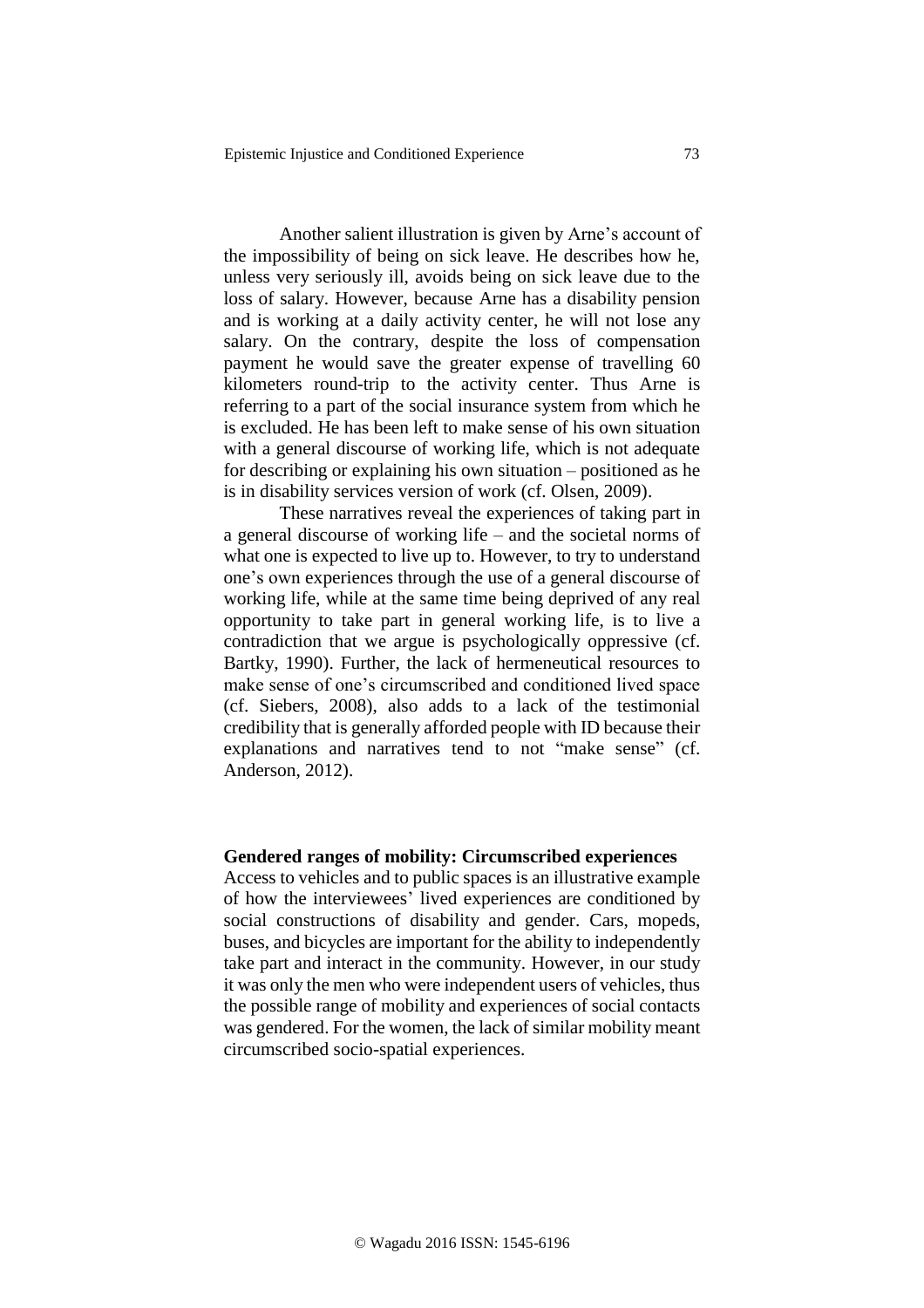The car is of significant importance for Arne – not only for being able to commute to work, but also to get away from home for a while, maybe to make a stop to have a coffee and interact with others. The bicycle is a symbol of freedom for Johan, Henrik, and Mikael. It facilitates getting to work, getting around, and taking part in what happens in the community. Even riding the bus functions as a tool for contact with the rest of society. Bertil and Mikael are well acquainted with the city buses, both when it concerns timetables and the drivers. Mikael often sits near the driver in order to communicate and offer assistance. But social interactions are not only related to use of vehicles. Johan, Kalle, Henrik, and Bertil all talked of relations and interactions with neighbors, shop owners, and other persons in the neighborhood. Thus they all have the opportunity to develop weak ties in the local community, a kind of social belonging that in studies of inclusion are highlighted as important for creating a sense of participation (Ringsby Jansson, 2004, pp. 59, 61-62).

None of the women own or use bicycles; instead, they walk or take the bus straight to their daily activity. All of them have experiences of riding bicycles as children, but unlike the men they describe it as difficult and dangerous and that the traffic is hard to handle. When asked, the staff of the activity center confirmed that, generally speaking, the female users of disability services seldom use or have access to bicycles, mopeds, or cars.

However, as stated earlier, the use of vehicles is not the only way to get around and make social contacts. But warnings and prescriptions can work as social circumscriptions as well. Several of the women referred to the need to be cautious and be wary of certain situations, such as traffic, being out late at night, or certain groups of people such as drunken men. Some of the women had been bullied on the bus or scared by unknown followers' steps behind them, and these experiences have led them to reduce their range of mobility even further. Even though some of the men described similar threatening situations, this does not seem to have had a similar restricting effect on their use of public space, and this illustrates how gendered notions influence the use of and access to socio-spatial arenas. To ride a bicycle or a bus just for the fun of it gives the men the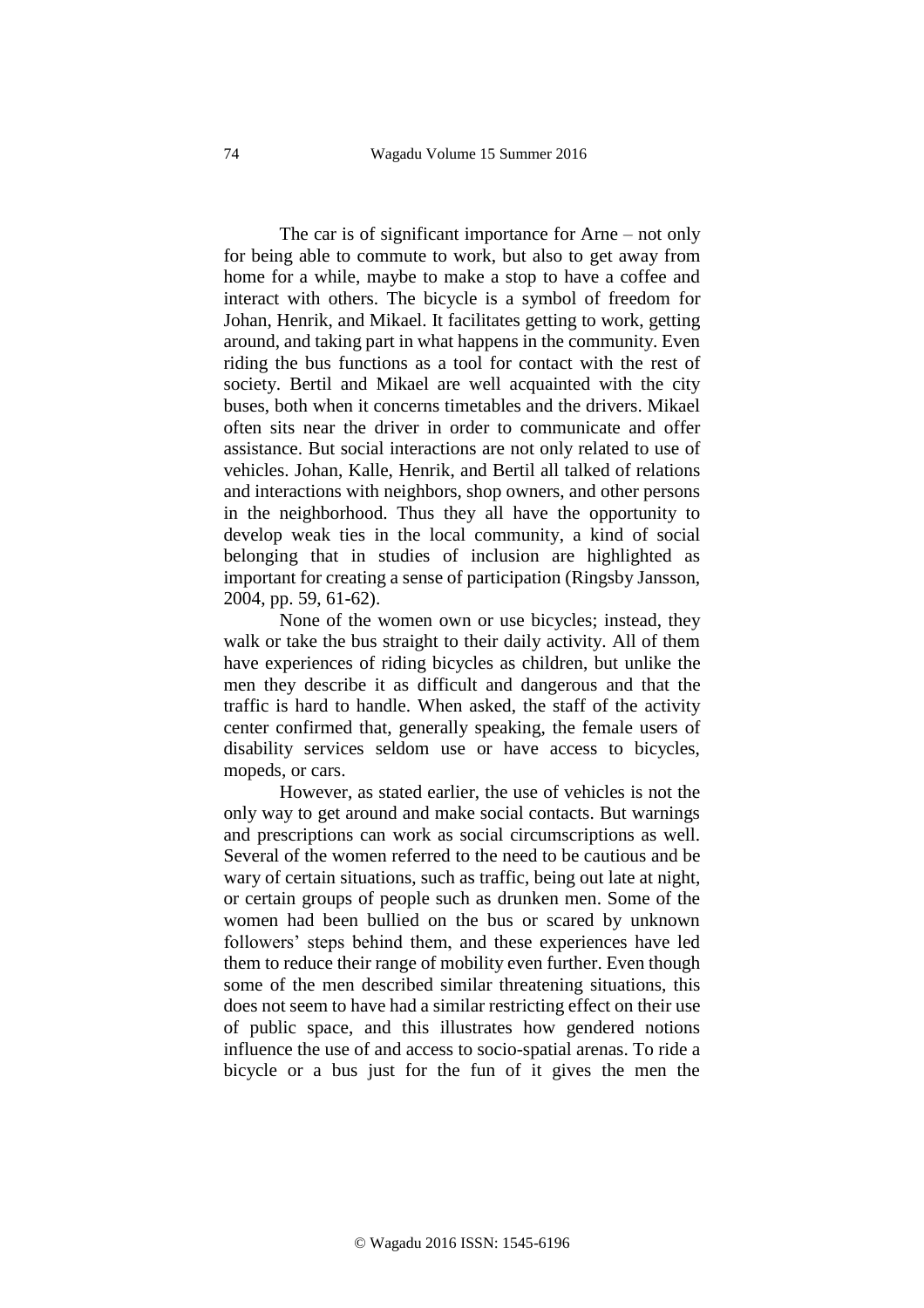opportunity to explore and take part in their local community. Girls and women, however, have not as a rule been encouraged to take part in an extended socio-spatial domain (cf. de Beauvoir, 1949/2006, e.g. her chapters on "Childhood" and "The young girl"). Further, in spite of good intentions to protect, advices and cautioning not to hurt themselves on part of parents and staff, has also worked to discourage the women from using the full potential of their physical abilities (cf. Young, 1990/2005, pp. 32-42).

To sum up, the women had limited access to social arenas outside of disability services, and none of them talked about relations to persons or activities in the local community. The interviewees' range of mobility *and* the adjunct opportunity to acquire experiences and to develop weak ties in the community is thus clearly conditioned by a gendered construction of disability. Especially the conditioning of the women's lived space has led to a more severe lack of resources in the form of experiences and social interactions, and the social knowledge gained in such experiences. This reflects a gendered and uneven distribution of hermeneutical resources, which further adds to the epistemic injustice that people with ID face.

# **Discussion**

Despite its stated social-political aim of participation and equal rights, the institution of disability services risks resulting in a segregated context. These normalizing procedures often work through a demarcation of differences accompanied by a devaluation of certain differences. Guided by the ambition to care for and protect vulnerable groups, structural transactions such as the practices of support in disability services run the risk of simultaneously depriving individuals of both experiences and adequate discourses as hermeneutical resources necessary to interpretatively frame and make sense of their situation and (lack of) possibilities (cf. Anderson, 2012).

Our results highlight the consequences of the pervasive segregation and conditioned lived space for people with intellectual disabilities fostered by the disability services, in an era when deinstitutionalization and an empowerment-movement through self-advocacy are supposed to have lessened these practices. In the practices of daily activities, a "normalizing"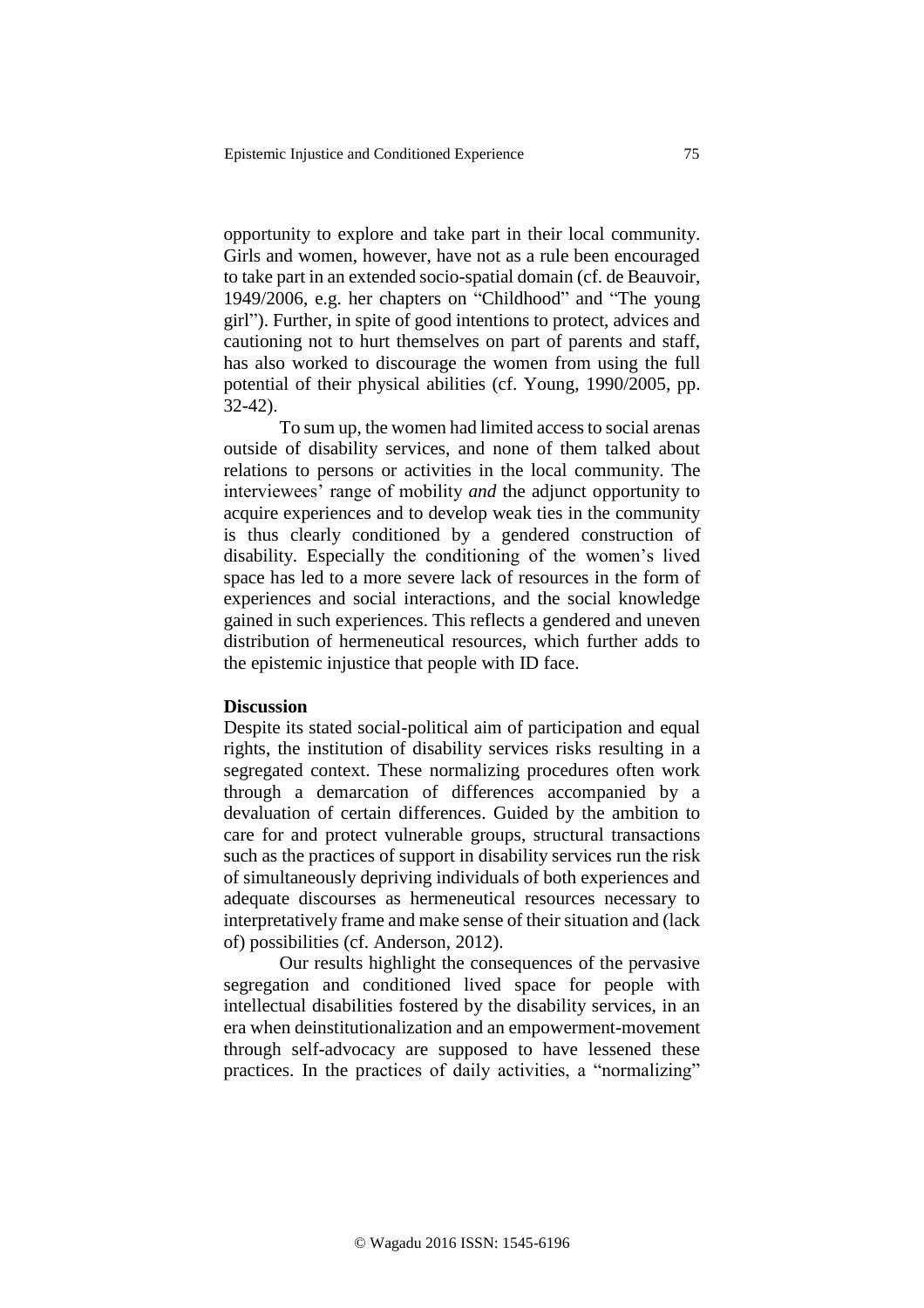discourse of working life and its conditions seems to have been adopted, thereby leaving the interviewees with a mismatch between lived experience and discourse. In the absence of adequate hermeneutical resources they are left to make sense of various situations as best they can with the discourses they have at hand. Furthermore, if, as in this case, one does not identify oneself with the social identity one is given by society, it will make it even harder to make sense of one's limited position.

We have further shown how a key structural feature of epistemic injustice suffered by people with ID is a lived social space that to a large extent is conditioned by the constructions of disability and gender, through two levels of oppression. Firstly, the mechanisms of exclusion, physical as well as othering, embedded in institutional segregation leads to hermeneutic injustice, in ways that are reinforced by gender. Secondly, the mismatch of social experience within the disability services and the interviewee's adoption of discourses such as the language of a "normal work life" result in a testimonial injustice. Thereby they are partly excluded from the possibility to interact epistemically in fruitful ways, which adds to their lack of testimonial credibility. Further, both levels of oppression harm their testimonial credibility and feeds into an already existing prejudice. Given the lack of credibility accorded their own experiences by the wider community, the psychological oppression which people with ID endure must become a matter of social, political and ethical concern.

# **Concluding remarks**

By drawing upon Fricker's (2007) work on epistemic injustice, and in recognition of Anderson's (2012) emphasis on the importance of transactional and structural injustice, we have provided a novel aspect of epistemic injustice; as a consequence of segregated and conditioned lived space. A pattern, which is reinforced by gender. The implications of our theoretical contribution extend to other oppressive social categorizations such as race, ethnicity and class, which limit and condition social space. As Fricker (2007) states, it is essential to have the possibility to articulate one's experiences and to contribute as a producer of knowledge because this is part of what defines personhood. Thus, to promote the possibility of articulating the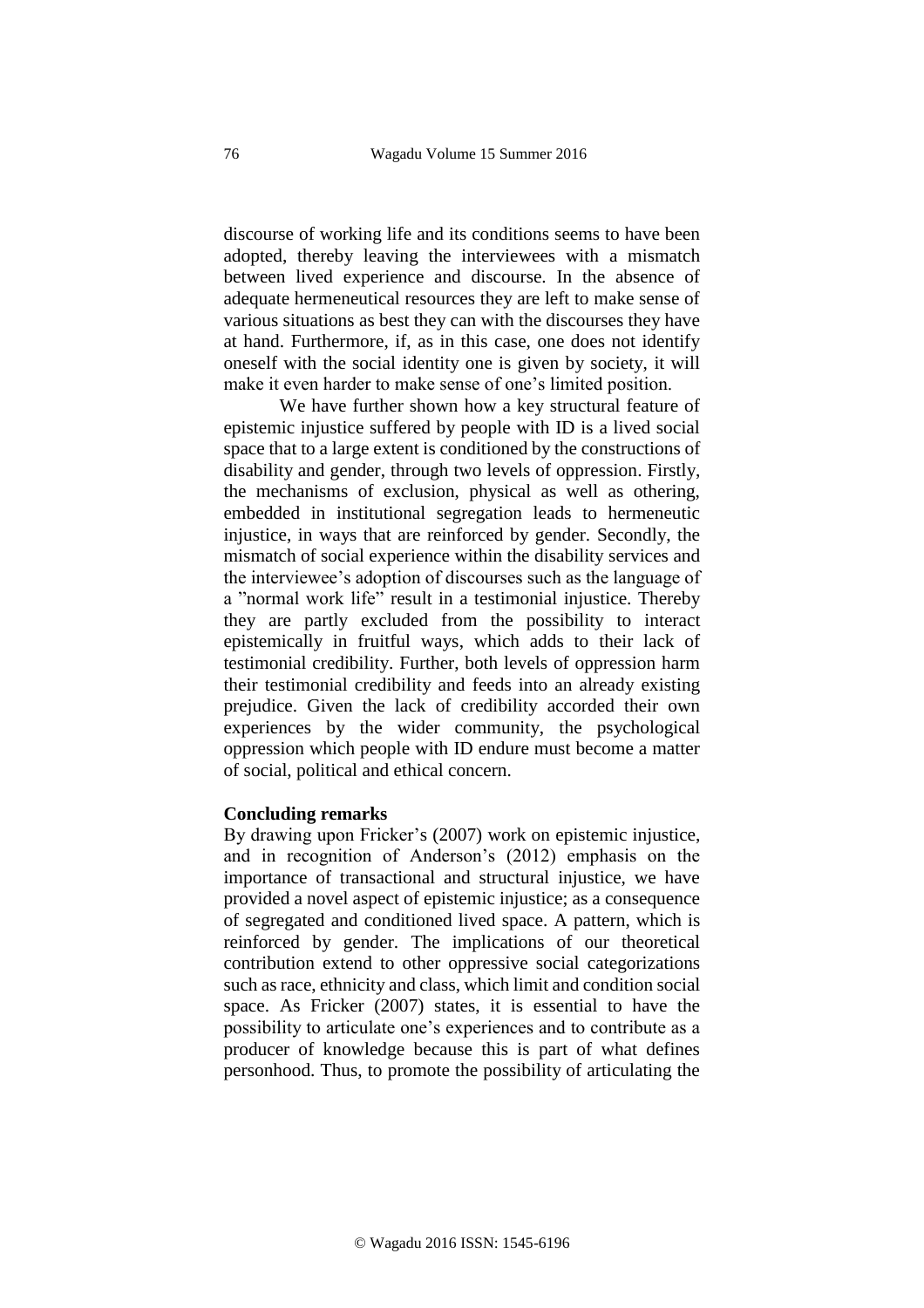experiences of a subjugated group of people and to let these experiences be taken into account, is an important step towards preventing dehumanization. The empowering benefits of having one's experiences acknowledged and accounted for in adequate, non-pejorative, frames have been reported in contemporary research focused on a present generation of young people with ID who engaged in self-advocacy groups.

#### **Acknowledgements**

We are grateful to the anonymous reviewers at *Wagadu* for helpful criticisms. Financial support for this article was given by grants from *FORTE (The Swedish Research Council for Health, Working Life and Welfare*) and *Gender Studies - Strong Research Environment* at Umeå University.

# **References**

- American Association of Intellectual and Developmental Disabilities (AAIDD) (2016). *Frequently asked questions on intellectual disability.* Retrieved 3/24/2016 from: www.aaidd.org Anderson, E. (2012). Epistemic justice as a virtue of social
- institutions. *Social epistemology*, *26*(2), 163-173.
- Atkinson, D. (2005). Narratives and people with learning disabilities. In G. Grant (Ed.), *Learning disability: A life cycle approach to valuing people* (pp. 7-18)*.* Maidenhead: Open University Press.
- Atkinson, D., & Walmsley, J. (2010). History from the inside: Towards an inclusive history of intellectual disability.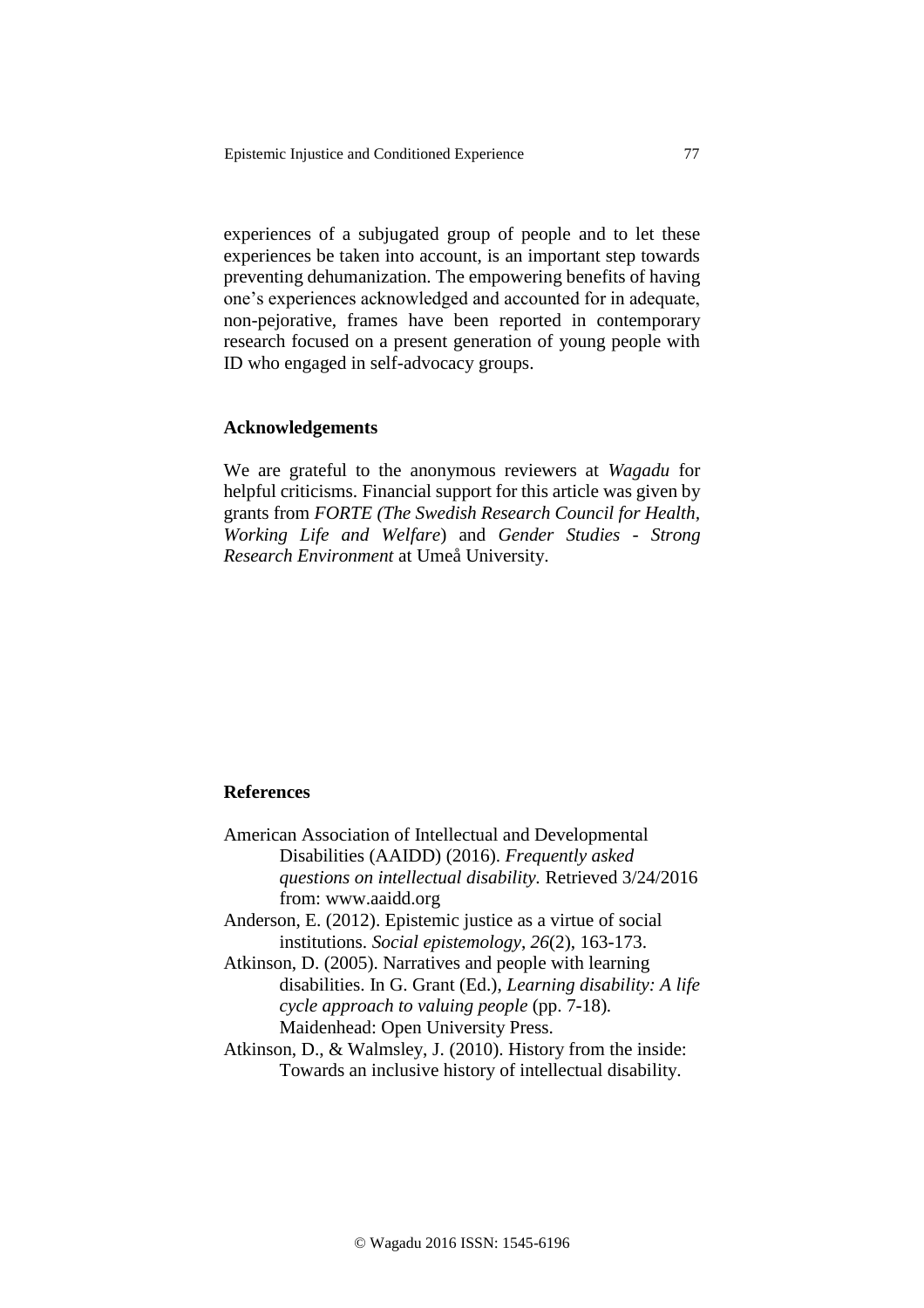*Scandinavian Journal of Disability Research*, *12*(4), 273-286.

- Bartky, S. L. (1990). *Femininity and domination: Studies in the phenomenology of oppression*. New York: Routledge.
- Beart, S., Hardy, G & Buchan, L. (2005). How people with intellectual disability view their social identity: A review of the literature. *Journal of Applied Research in Intellectual Disabilities, 18,* 47-56*.*
- de Beauvoir, S. (1949/2006). *Det andra könet* [The second sex]. Stockholm: Nordstedts pocket.
- Carlson, L. (2010). *The faces of intellectual disability: Philosophical reflections*. Bloomington: Indiana University Press.
- Esser, I. (2005). *Why work?: Comparative studies on welfare regimes and individuals' work orientations.* (Doctoral dissertation, Stockholm University). Retrieved from Diva (https://www.diva
	- portal.org/smash/get/diva2:195357/FULLTEXT01.pdf).
- Ferguson, D., Ferguson, P., & Wehmeyer, M. L. (2013). The self-advocacy movement: Late modern times (1980 CE to present). In M. L. Wehmeyer (Ed.), *The story of intellectual disability: An evolution of meaning, understanding, and public perception* (pp. 233-277). Baltimore: Brookes Publishing Co.
- Fricker, M. (2007). *Epistemic injustice: Power and the ethics of knowing*. Oxford: Oxford University Press.
- Goffman, E. (1971/1990). *Stigma: Notes on the management of spoiled identity*. Harmondsworth: Penguin.
- Gubrium, J. F. & Holstein, J. A. (2001). *Institutional selves. Troubled identities in a postmodern world.* New York: Oxford University Press.
- Gustavsson, A. (1999). *Inifrån utanförskapet: Om att vara annorlunda och delaktig* [From the marginal: Being deviant and complicit]. Stockholm: Johansson & Skyttmo förlag.
- Järvinen, M. & Mik-Meyer, N. (Eds.). (2003). *At skabe en klient: Institutionelle identiteter i socialt arbejde* [To create a client: Institutional identities in social work]. Köpenhamn: Hans Reitzel.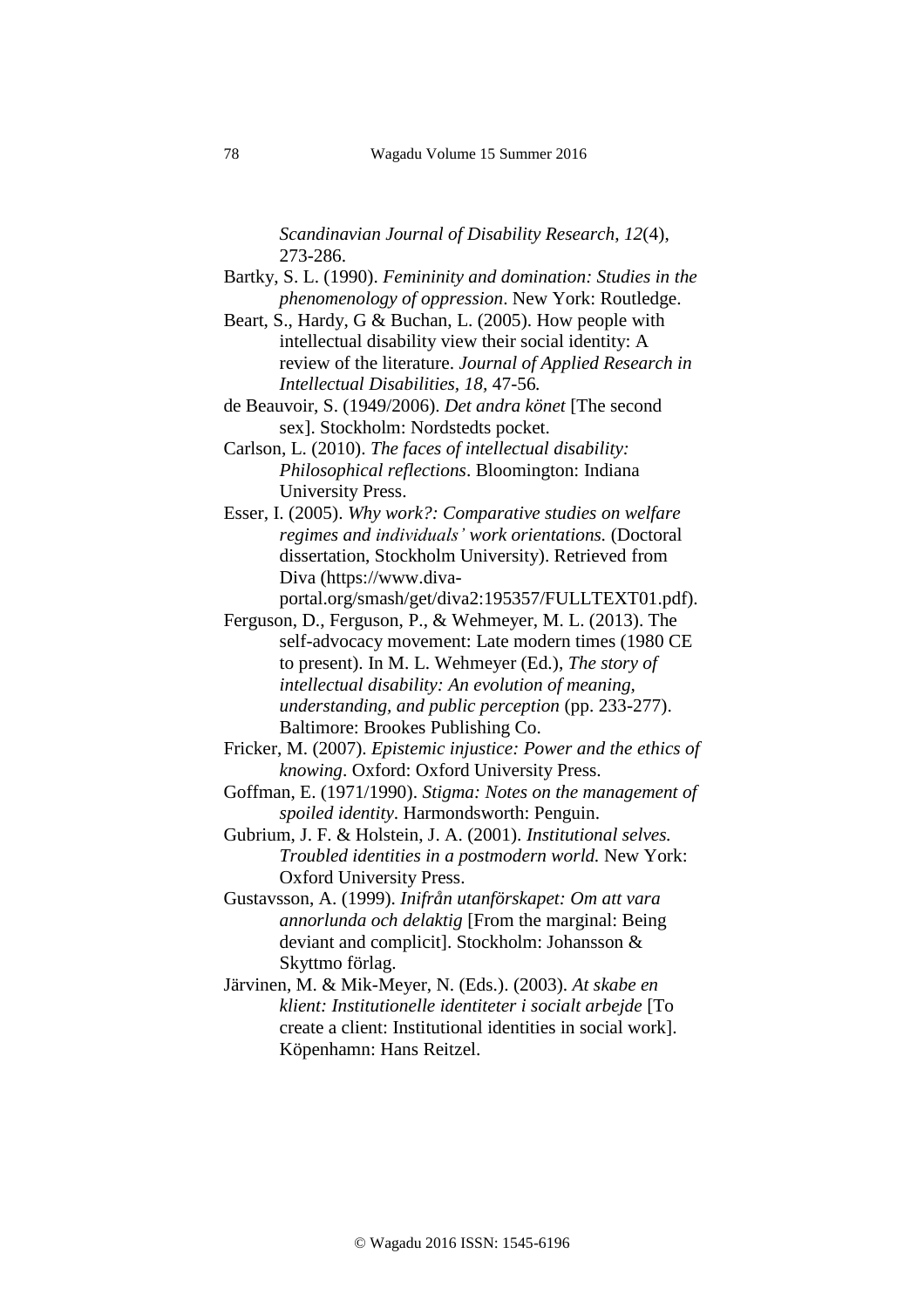- Lillestø, B. & Sandvin, J. T. (2014). Limits to vocational inclusion?: Disability and the social democratic conception of labour. *Scandinavian Journal of Disability Research*, *16*(1), 45-58.
- Lövgren, V. (2013). *Villkorat vuxenskap. Levd erfarenhet av intellektuell funktionsnedsättning, kön och ålder*  [Conditional adulthood. Lived experience of intellectual disability, age and gender]. (Doctoral dissertation, Umeå university). Retrieved from Diva (http://umu.divaportal.org/smash/get/diva2:619615/FULLTEXT01.pdf).
- Lövgren, V. (2015). Working life for middle-aged people with intellectual disabilities: Knowing their rights? *Research and Practice in Intellectual and Developmental Disabilities*, *2*(2), 207-217.
- Mallander, O., Mineur, T., & Tideman, M. (2014, September). *Egenorganiseringens hinder och möjligheter* [Selforganization and its barriers and opportunities]. Paper presented at the meeting of Intra, Stockholm, Sweden.
- McNally, S. (2002). A survey of self-advocacy groups for people with learning disabilities in an English region. *Journal of Intellectual Disabilities*, *6*(2), 185-199.
- Olin, E. & Ringsby Jansson, B. (2009). On the outskirts of normality: Young adults with disabilities, their belonging and strategies. *International Journal of Qualitative Studies on Health and Well-being*, *4*(4), 256-266.
- Olsen, T. (2009). *Versjoner av arbeid: Dagaktivitet og arbeid etter avviklingen av institusjonsomsorgen.* [Versions of work: Day activity and work after the termination of institutional care]. (Doctoral thesis, Uppsala University, Sweden). Retrieved from Diva (http://www.divaportal.org/smash/get/diva2:173129).
- Priestley, M. (2003). *Disability: A life course approach*. Cambridge: Polity Press.
- Ringsby Jansson, B. (2004). Den lokala offentligheten [The local public life]. In J. Tøssebro (Ed.), *Integrering och inkludering* [Integration and inclusion] (pp. 59-77). Lund: Studentlitteratur.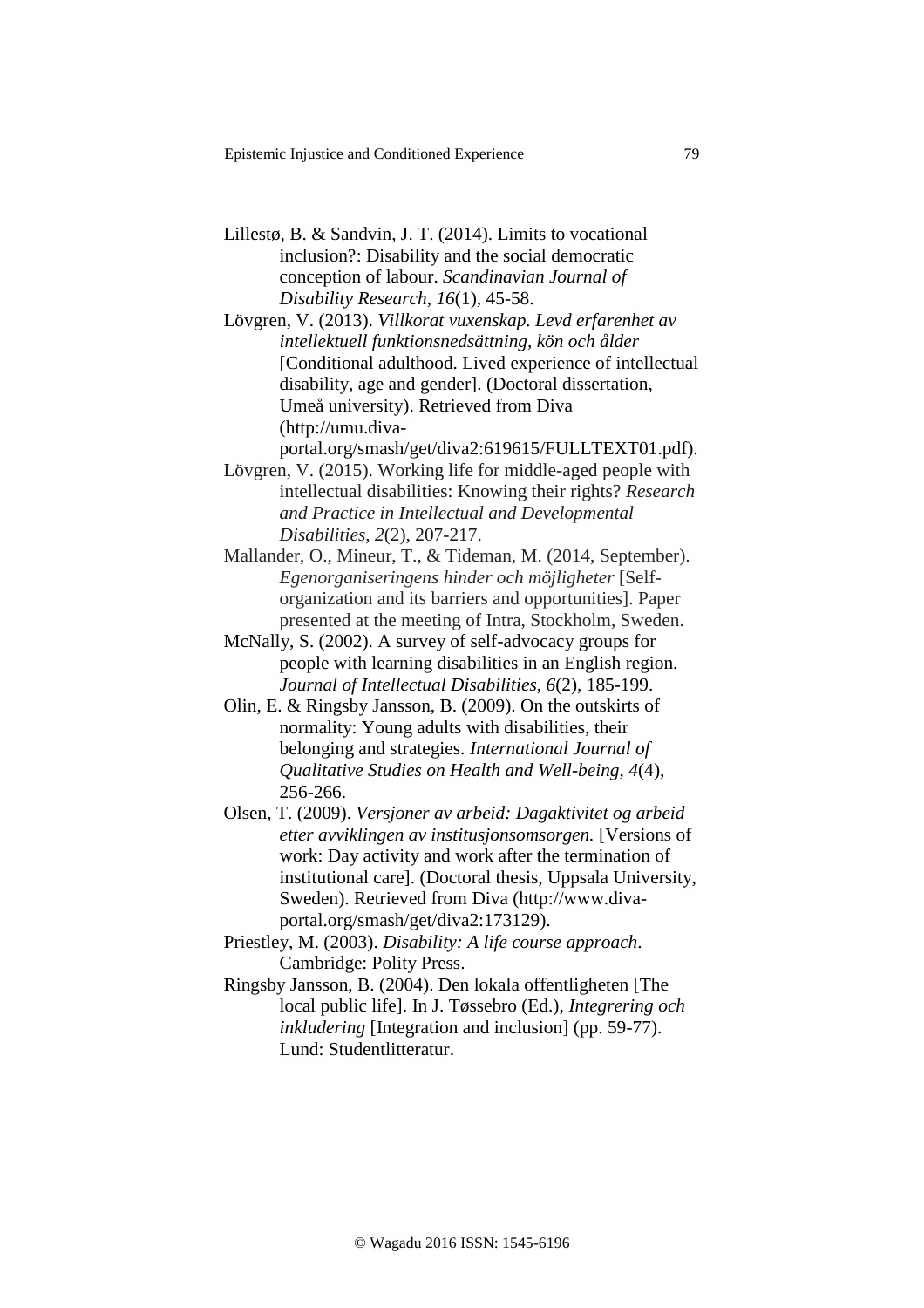Ringsby Jansson, B., & Olsson, S. (2006). Outside the system: Life patterns of young adults with intellectual disabilities. *Scandinavian Journal of Disability Research, 8*(1), 22-37.

Sandvin, J. T., Söder, M., Lichtwarck, W., & Magnussen, T. (1998). *Normaliseringsarbeid og ambivalens: Bofellesskap som omsorgsarena*. [Normalization work and ambivalence: Shared housing as arena for care]. Oslo: Universitetsforlaget.

- Sauer, L. (2004). *Teater och utvecklingsstörning: en studie av Ållateatern* [Theatre and Intellectual Disability. A study of the Ålla Theatre]. (Doctoral thesis, Umeå University, Sweden). Retrieved from Diva (http://www.divaportal.org/smash/get/diva2:143203).
- Shah, S. & Priestley, M. (2011). *Disability and social change: Private lives and public policies.* Bristol: Policy Press.
- Shakespeare, T. (2004). Social models of disability and other life strategies. *Scandinavian Journal of Disability Research, 6*(1), 8-21.
- Siebers, T. (2008). *Disability theory*. Ann Arbor: University of Michigan Press.
- Skeggs, B. (1997). *Formations of class & gender: Becoming respectable*. London: Sage.
- Solvang, Per (2000). The emergence of an us and them discourse in disability theory. *Scandinavian Journal of Disability Research, 2*(1), 3-20.
- Swedish LSS Act. (1994). Act concerning support and service for persons with certain functional impairments (LSS), Swedish Parliament, 27 May 1993.
- Söder, M. (2000). Relativism, konstruktivism och praktisk nytta i handikappforskningen [Relativism, constructivism and practical benefits in disability research]. In J., Froestad, P. Solvang, & M. Söder, (Eds.), *Funksjonshemning, politikk og samfunn* [Disability, politic and society] (pp. 34-50). Oslo: Gyldendal.
- Söder, M. (2009). Tensions, perspectives and themes in disability studies. *Scandinavian Journal of Disability Research, 11*(2), 67-81.